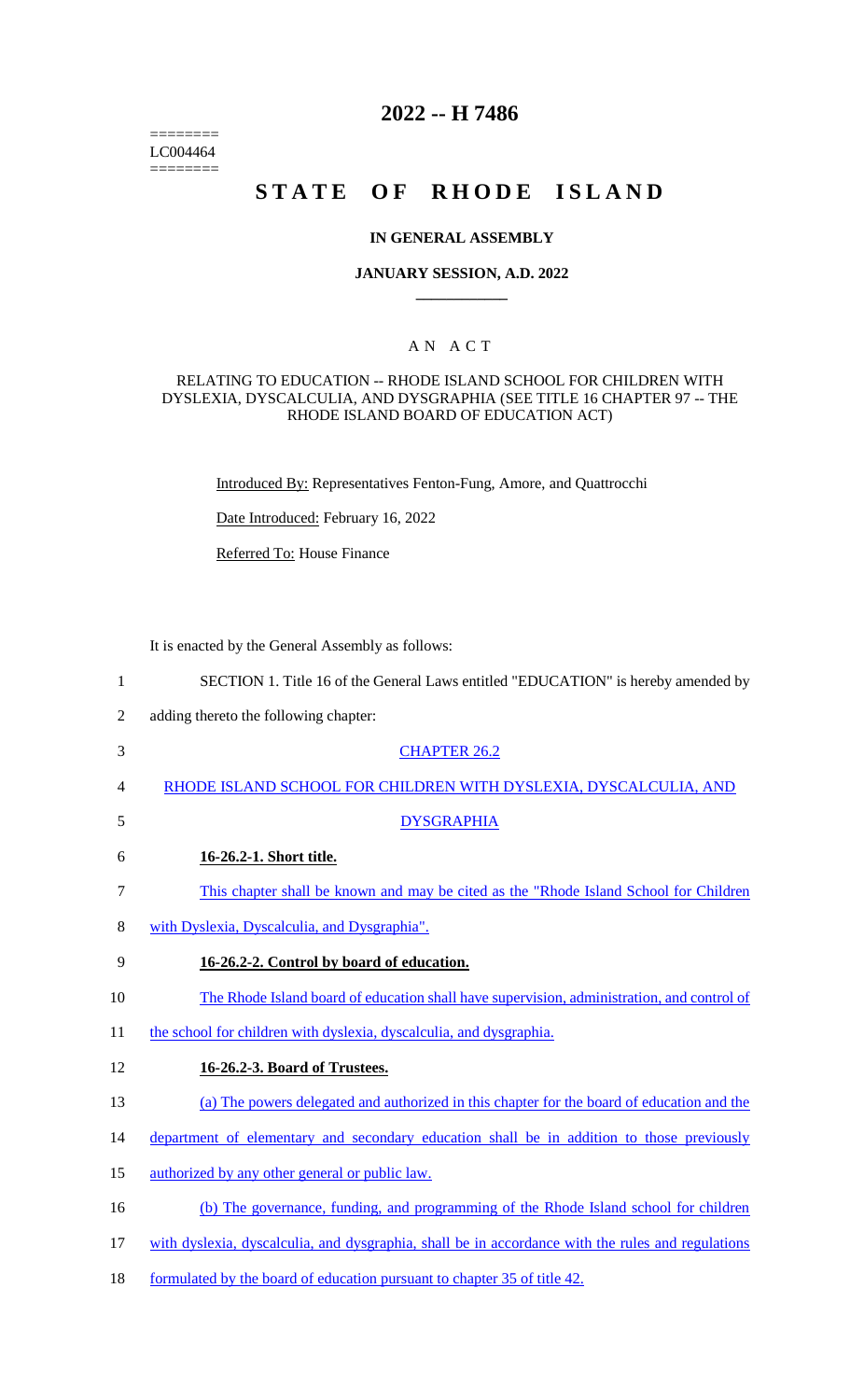(c)(1) The purpose of this chapter is to create the Rhode Island school for children with dyslexia, dyscalculia, and dysgraphia. (2) The school for children with dyslexia, dyscalculia, and dysgraphia shall be operated as a local education agency and shall be governed by a board of trustees. With the exception of those powers and duties reserved to the director, the commissioner of elementary and secondary education, and the board of education, the board of trustees shall have the powers and duties of a school committee. (3) The board of education shall appoint the members of the board of trustees from nominations made by the commissioner of elementary and secondary education. The chairperson 10 shall also be selected in this manner. The board of education shall determine the qualifications and 11 terms of office of members of the board of trustees. The board of trustees shall be comprised of nine (9) individuals, not less than five (5) of whom shall be persons who are dyslexic, dyscalculic 13 or dysgraphic. The commissioner may seek input on nominations of persons who are dyslexic, 14 dyscalculic or dysgraphic from organizations whose membership is primarily made up of dyslexic, dyscalculic or dysgraphic individuals, individuals who are dyslexic, dyscalculic or dysgraphic, or organizations whose purpose is advocacy for individuals who are dyslexic, dyscalculic or dysgraphic, as well as from other sources. For purposes of obtaining input from diverse sources 18 regarding suggestions for nominations for the first trustees to be nominated by the commissioner, 19 the commissioner shall convene a public quorum to obtain broad input prior to making the initial 20 nominations for the founding membership on the board of trustees. No person in any way employed by or doing business with the Rhode Island school for children with dyslexia, dyscalculia, and dysgraphia shall serve on the board of trustees. (4) The board of education shall establish strategic directions for the education of dyslexic, 24 dyscalculic, and dysgraphic children in the State of Rhode Island. (5) The board of education shall provide parameters for budget requests, recommend a 26 budget, and participate in budget development. (d)(1) The commissioner of elementary and secondary education shall recommend parameters for the overall budget requests, recommend a budget, and participate in budget development. (2) The commissioner shall approve the process for selection of a director of the school. (e) The board of trustees shall meet monthly and serve without compensation. Seven (7) members of the board of trustees shall be required to attend teacher appeal meetings pursuant to § 16-13-4. The board of trustees shall have broad policymaking authority of the operation of the 34 school consistent with this subsection and the following powers and duties: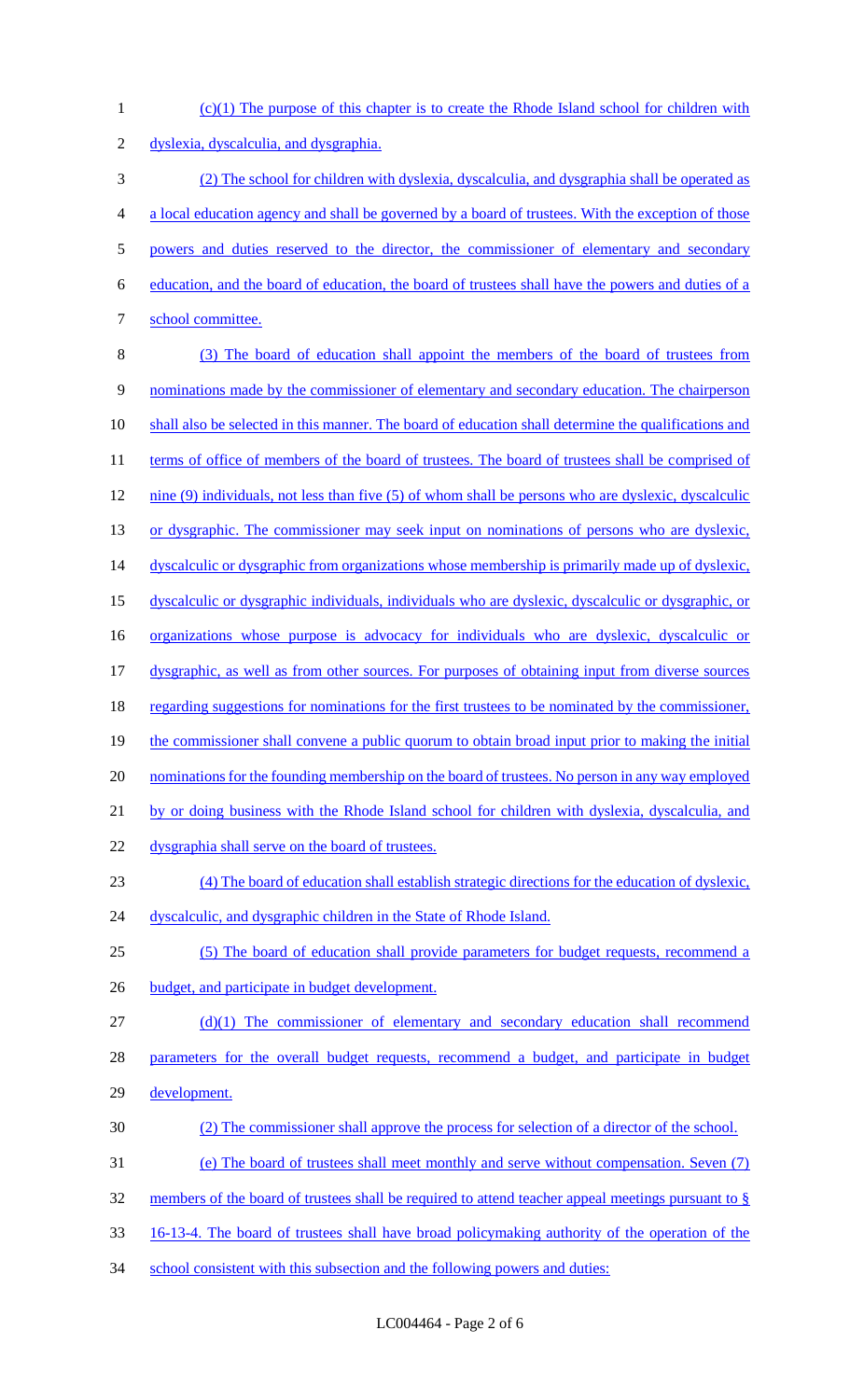(1) To identify the needs of children with dyslexia, dyscalculia and dysgraphia in the State of Rhode Island. (2) To develop educational policies to meet the needs of children with dyslexia, dyscalculia and dysgraphia served by the school for children with dyslexia, dyscalculia and dysgraphia. (3) To appoint a director of the school to serve as its chief executive officer and to approve assistant directors from nominations made by the director. (4) To provide policy guidance and participate in budget development. (5) To develop staffing policies which ensure that all students are taught by educators of the highest possible quality. (f)(1) The director shall serve at the pleasure of the board of trustees with the initial 11 appointment to be for a period of not more than five (5) years; provided, that the term and conditions of employment are subject to the approval of the board of education. (2) It is the responsibility of the director to manage and operate the school on a day-to-day basis. The director's responsibilities shall include the following: (i) To be responsible for the entire care, supervision, and management of the school for 16 children with dyslexia, dyscalculia, and dysgraphia. (ii) To recommend to the board of education educational policies to meet the needs of the children with dyslexia, dyscalculia, and dysgraphia, and to implement policies established by the 19 board of trustees. (iii) To present nominations to the board of trustees for assistant administrators and to appoint all other school personnel. 22 (iv) To provide for the evaluation of all school personnel. (v) To establish a school based management approach for decision making for the operation 24 of the school. (vi) To report to the board of trustees on a regular basis the financial condition and the 26 operation of the school, and to report annually on the educational progress of the school. (vii) To establish appropriate advisory committees as needed to provide guidance and feedback on the operation of the school. (viii) To be available to the board of trustees and to attend board of trustees meetings to provide a link between the school and the board of trustees. (g) With policy guidance from the board of trustees and extensive involvement of the 32 administrators and faculty of the school, the director shall annually prepare a budget. The board of trustees shall approve the budget and transmit it to the commissioner of elementary and secondary 34 education. The board of education shall provide parameters for the overall budget request. Based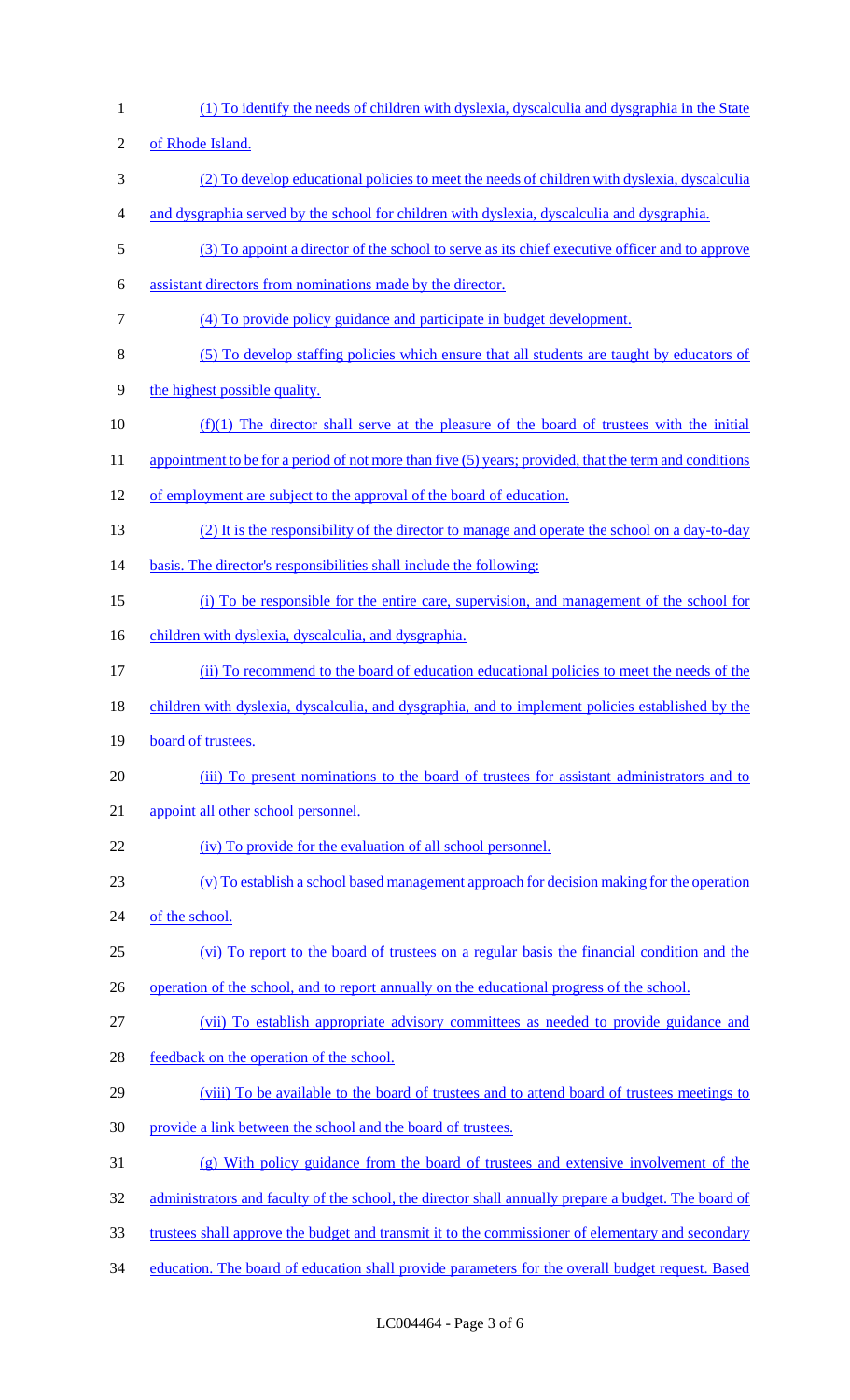- 1 on review and recommendations for the commissioner, the board of education shall approve the
- 2 total budget and incorporate it into its budget request to the governor and to the general assembly.
- Line item budgeting decisions shall be the responsibility of the director.
- (h) Nothing in this section shall be deemed to limit or interfere with the rights of teachers
- 5 and other school employees to bargain collectively pursuant to chapters 9.3 and 9.4 of title 28 or to
- allow the board of trustees or the director to abrogate any agreement by collective bargaining.
- Employees at the Rhode Island school for children with dyslexia, dyscalculia, and dysgraphia shall
- be state employees.
- 

## **16-26.2-4. Admission of students.**

- 10 The board of education may admit any persons in the Rhode Island school for children with
- 11 dyslexia, dyscalculia, and dysgraphia as provided in § 16-26.2-5.
- **16-26.2-5. Persons admissible.**
- (a) All children of parents, or under the control of guardians or other persons, legal
- 14 residents of this state, between the ages from birth to twenty-one (21) years, who are dyslexic,
- dyscalculic or dysgraphic, thus making it impracticable for this student to make progress toward
- 16 his or her educational goals by attending the public schools may attend the Rhode Island school for
- children with dyslexia, dyscalculia, and dysgraphia, without charge, under any rules and regulations
- 18 as the board of education may establish.
- (b) Dyslexic, dyscalculic or dysgraphic persons from birth to twenty-one (21) years, who are legal residents of the state, shall be entitled to the privilege of the school without charge, and for any period of time in each individual case as may be deemed appropriate by the board of 22 education. Residents of other states may be admitted upon the payment of any rates of board and
- tuition as may be fixed by the board.
- **16-26.2-6. Regional hearing impaired programs.**
- (a) Each city and town may contract with the Rhode Island school for children with
- 26 dyslexia, dyscalculia and dysgraphia to establish and operate programs for the children who are
- dyslexic, dyscalculic or dysgraphic.
- 28 (b) When these programs are operated by the Rhode Island school for children with
- dyslexia, dyscalculia, or dysgraphia, each participating city or town shall be assessed for the cost
- of the program in the proportion that their enrollment bears to the total enrollment in the program.
- The assessments shall be deposited in a restricted receipt account for the purpose of funding
- expenditures necessary to operate the regional program.
- **16-26.2-7. Certificates of proficiency.**
- Any child having attended the school for a time or course prescribed by the board, upon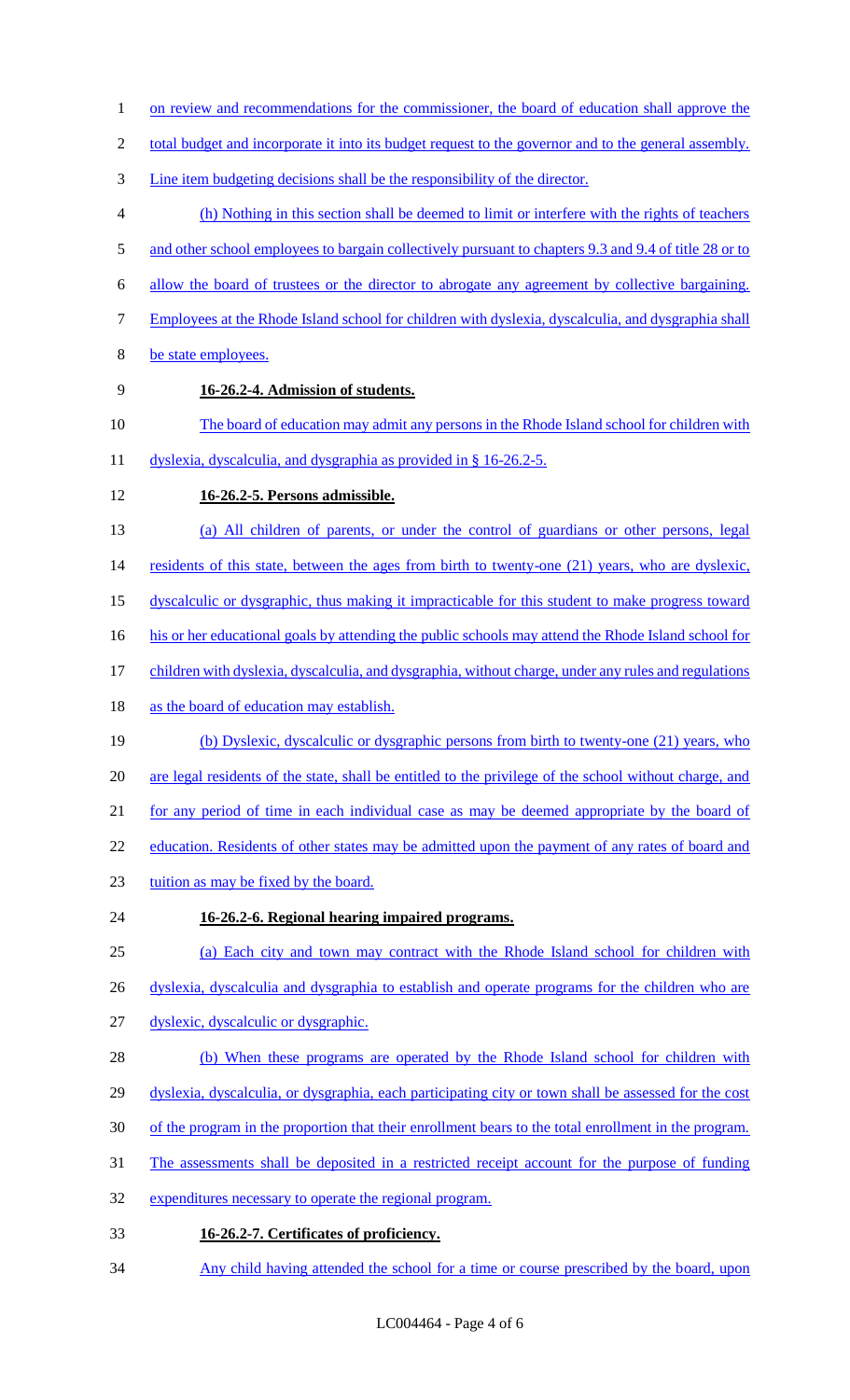leaving the school, shall be entitled to receive a certificate of his or her proficiency from the board. **16-26.2-8. Annual report to general assembly.**  The board of education shall annually in the month of January make a report to the general assembly of the state and condition of the school, and a statement of all expenses incurred for salaries, maintenance, tuition, and other items of current expense, together with an estimate of the amount of money necessary to meet the current expenses of the next year. **16-26.2-9. Execution of chapter -- Rules and regulations.**  The board of education shall carry out the provisions of this chapter and shall make any rules and regulations governing the operation of the school that may be required. **16-26.2-10. Other sources of funding.**  (a) Districts shall be assessed tuition to cover the costs of educational services that are additional to the dyslexia, dyscalculia and dysgraphia education programs that are provided to 13 resident students at the Rhode Island school for children with dyslexia, dyscalculia and dysgraphia. 14 (b) Tuition assessed at the school for children with dyslexia, dyscalculia and dysgraphia to cover costs of educational services that are additional to the dyslexia, dyscalculia and dysgraphia 16 education programs shall be based on a graduated tuition schedule correlating to the varying needs 17 of students. Districts shall receive three (3) times each school year, invoices summarizing the basis for the tuition charged. There shall be deducted from the final aid payment to each school district 19 at the end of the fiscal year any amounts owed to the state for these additional educational services. 20 All tuition paid by districts and any aid deducted for non-payment shall be deposited in a restricted 21 receipt account and shall be exempt from the indirect cost recovery provisions of § 35-4-7. (c) The Rhode Island school for children with dyslexia, dyscalculia and dysgraphia is hereby authorized to rent or lease space in its school building. The school shall deposit any revenues 24 from such agreements into a restricted receipt account, to be known as the Rhode Island school for children with dyslexia, dyscalculia and dysgraphia rental income account, to be used for the same 26 educational purposes that its state appropriation is used. Any such rental agreements must receive prior approval from the school's board of trustees and by the state properties committee. SECTION 2. This act shall take effect upon passage.

======== LC004464 ========